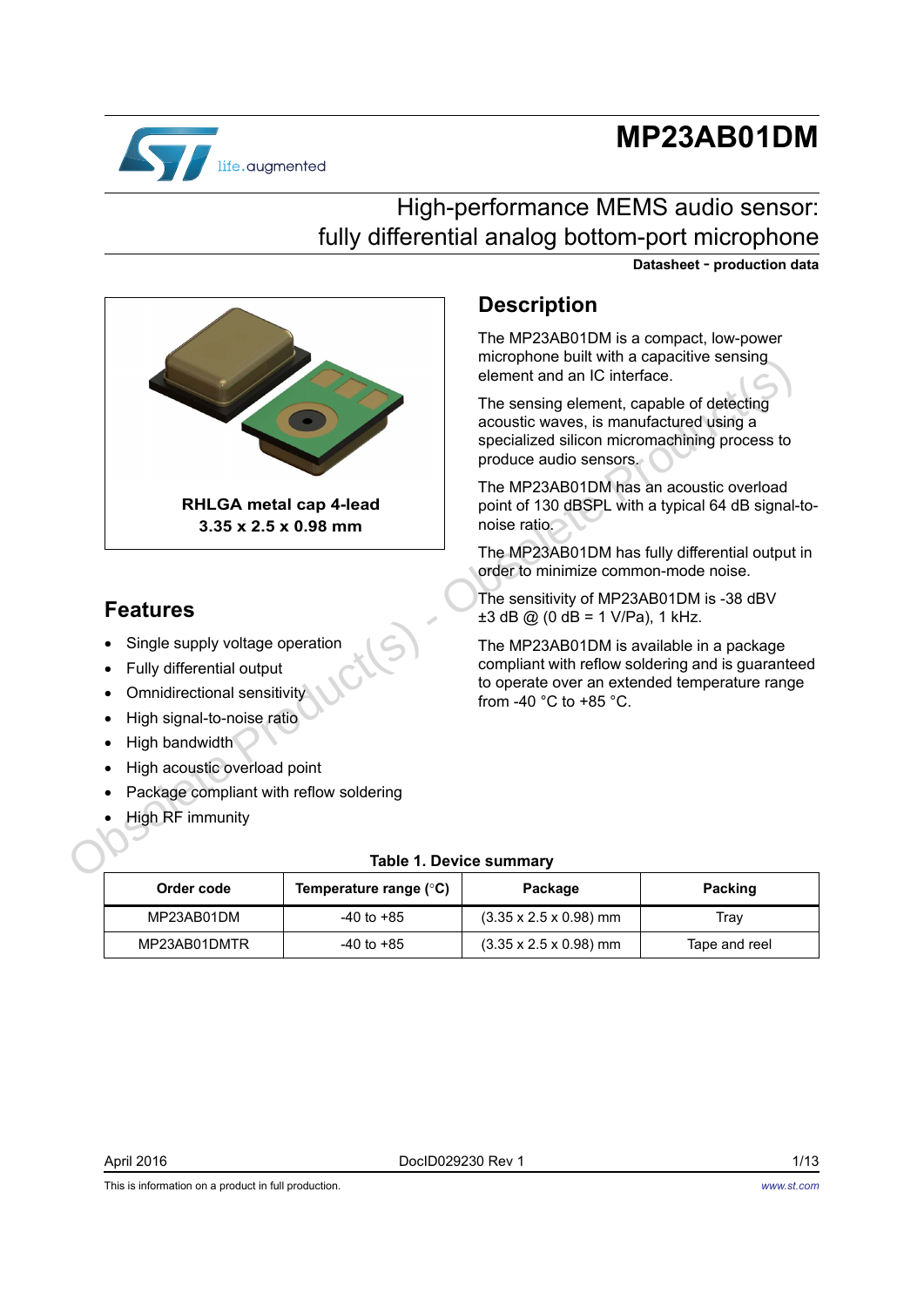## **Contents**

| 1                       |                                           |
|-------------------------|-------------------------------------------|
| $\boldsymbol{2}$        | Acoustic and electrical specifications  4 |
|                         | 2.1                                       |
|                         | 2.2                                       |
| $\mathbf{3}$            | $\sqrt{6}$                                |
| $\overline{\mathbf{4}}$ |                                           |
| 5                       |                                           |
|                         | 5.1                                       |
|                         | 5.2                                       |
|                         | 5.3                                       |
| 6                       | $\sqrt{5}$<br>Josolete Product            |

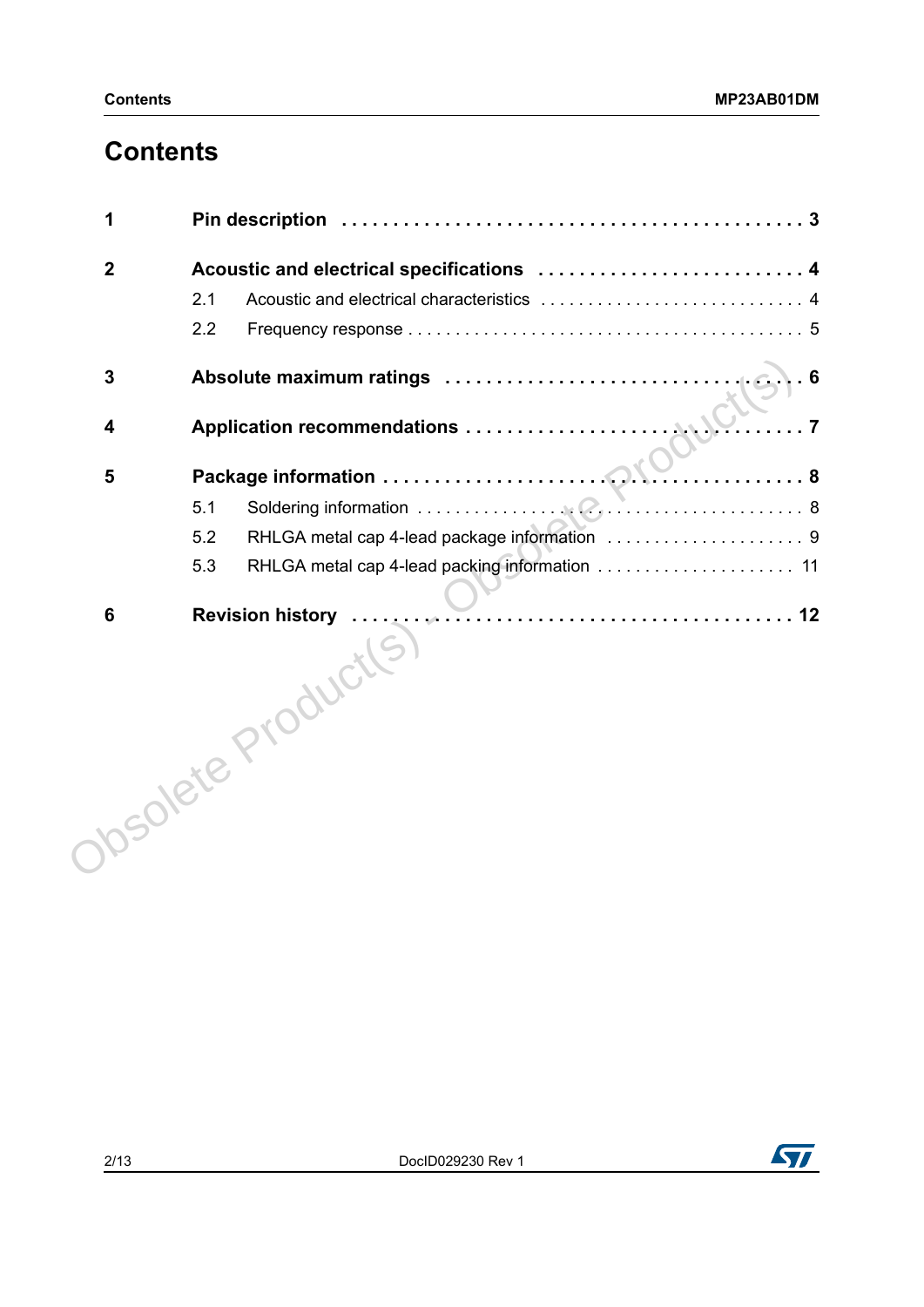## <span id="page-2-0"></span>**1 Pin description**



#### **Table 2. Pin description**

| Pin $n^{\circ}$ | Pin name | <b>Function</b>        |
|-----------------|----------|------------------------|
|                 | Vdd      | Supply voltage         |
| 2               | OUT-     | Negative output signal |
| 3               | $OUT+$   | Positive output signal |
|                 | Ground   | Ground                 |

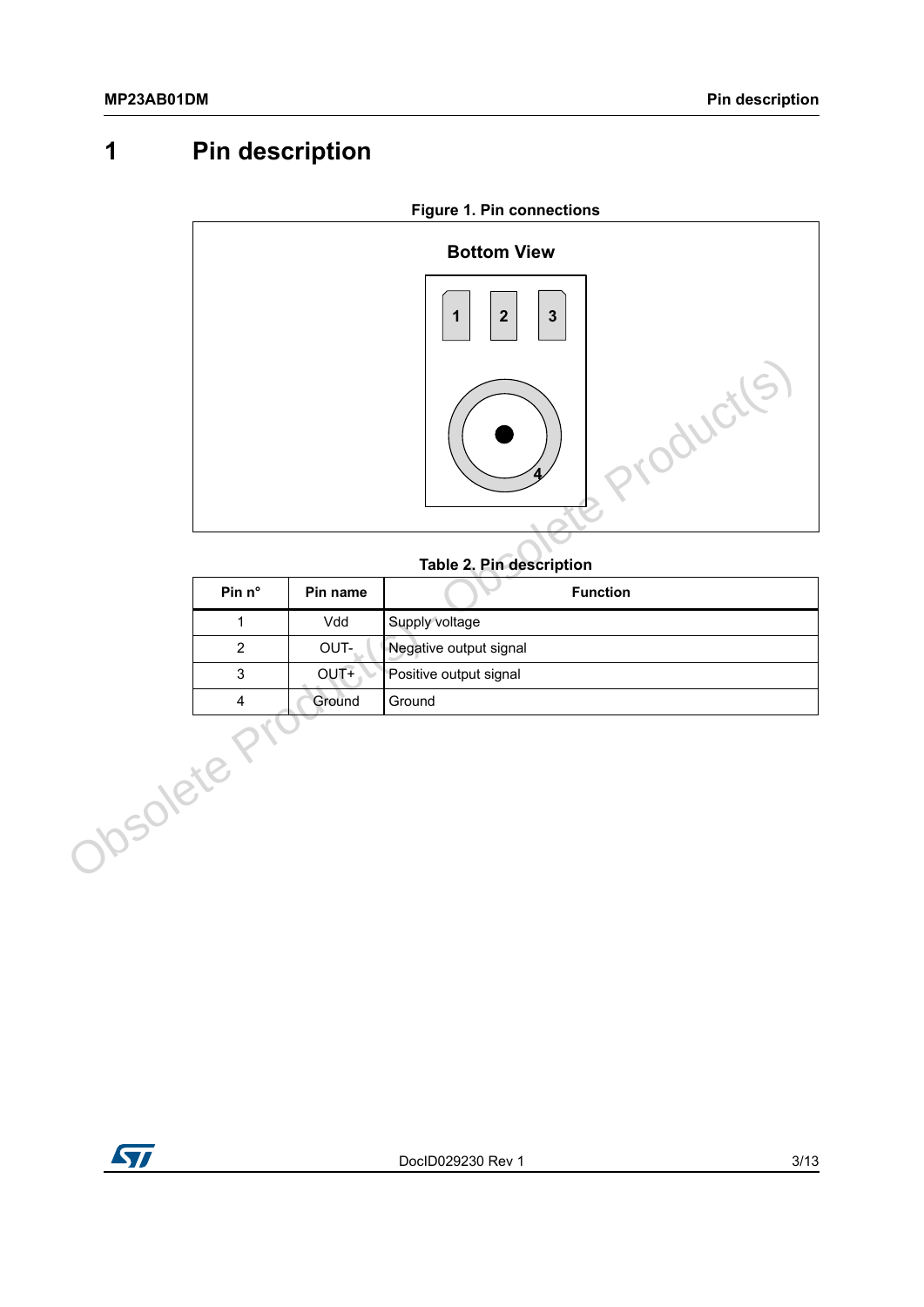## <span id="page-3-0"></span>**2 Acoustic and electrical specifications**

### <span id="page-3-1"></span>**2.1 Acoustic and electrical characteristics**

The values listed in the tables below are specified for Vdd = 2.7 V, no load, Tamb = 25 °C unless otherwise specified.

| Symbol     |                               | <b>Parameter</b>                          | <b>Test condition</b>                                               | Min.  | Typ. $(1)$ | Max.  | Unit              |  |
|------------|-------------------------------|-------------------------------------------|---------------------------------------------------------------------|-------|------------|-------|-------------------|--|
| Vdd        | Supply voltage <sup>(2)</sup> |                                           |                                                                     | 2.1   |            | 3.6   | $\mathsf{V}$      |  |
| Idd        | Current consumption           |                                           |                                                                     |       |            | 250   | μA                |  |
| So         | Sensitivity                   |                                           | @ 1 kHz (0dB = 1 V/Pa)                                              | $-41$ | $-38$      | $-35$ | dBV               |  |
| <b>SNR</b> | Signal-to-noise ratio         |                                           | A-weighted                                                          |       | 64         |       | dB(A)             |  |
| <b>PSR</b> |                               | Power Supply Rejection                    | 20 Hz - 20 kHz,<br>100 mVpp sine wave                               |       | $-85$      |       | dB                |  |
| <b>AOP</b> |                               | <b>Acoustic Overload Point</b>            |                                                                     | 125   |            | 130   | <b>dBSPL</b>      |  |
| Zout       | Output Impedance              |                                           |                                                                     |       |            | 400   | $\Omega$          |  |
| Cload      | Load capacitance              |                                           |                                                                     |       |            | 300   | pF                |  |
| Rload      | Load resistance               |                                           |                                                                     | 10    |            |       | $k\Omega$         |  |
| Top        |                               | Operating temperature range               |                                                                     | $-40$ |            | $+85$ | $^{\circ}{\rm C}$ |  |
| 1.<br>2.   | Minimum supply 2.1 V          | Typical specifications are not guaranteed |                                                                     |       |            |       |                   |  |
|            |                               |                                           | Table 4. Typical distortion specifications at 1 kHz sine wave input |       |            |       |                   |  |
|            | <b>Parameter</b>              |                                           | <b>Test condition</b>                                               |       | Typ. value |       |                   |  |
|            |                               |                                           | 94 dBSPL                                                            |       | $< 0.5\%$  |       |                   |  |
| Josole     | THD+N                         |                                           | 120 dBSPL                                                           |       | $< 4\%$    |       |                   |  |

**Table 3. Acoustic and electrical characteristics**

#### **Table 4. Typical distortion specifications at 1 kHz sine wave input**

| <b>Parameter</b> | <b>Test condition</b> | Typ. value |
|------------------|-----------------------|------------|
|                  | 94 dBSPL              | $< 0.5\%$  |
| THD+N            | 120 dBSPL             | $< 4\%$    |
|                  | 130 dBSPL             | < 10%      |

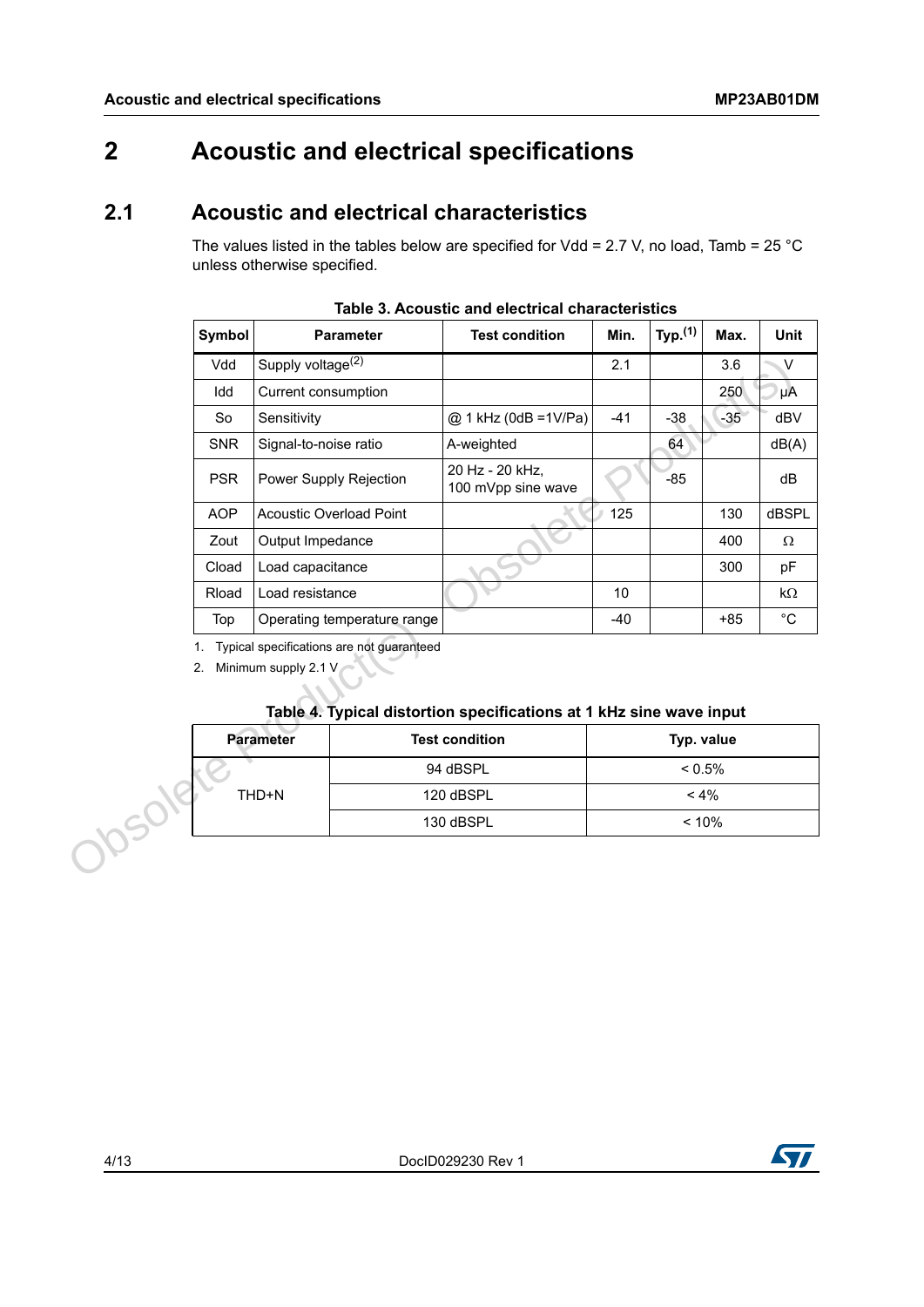### <span id="page-4-0"></span>**2.2 Frequency response**



**Figure 2. Typical free field frequency response normalized at 1 kHz**

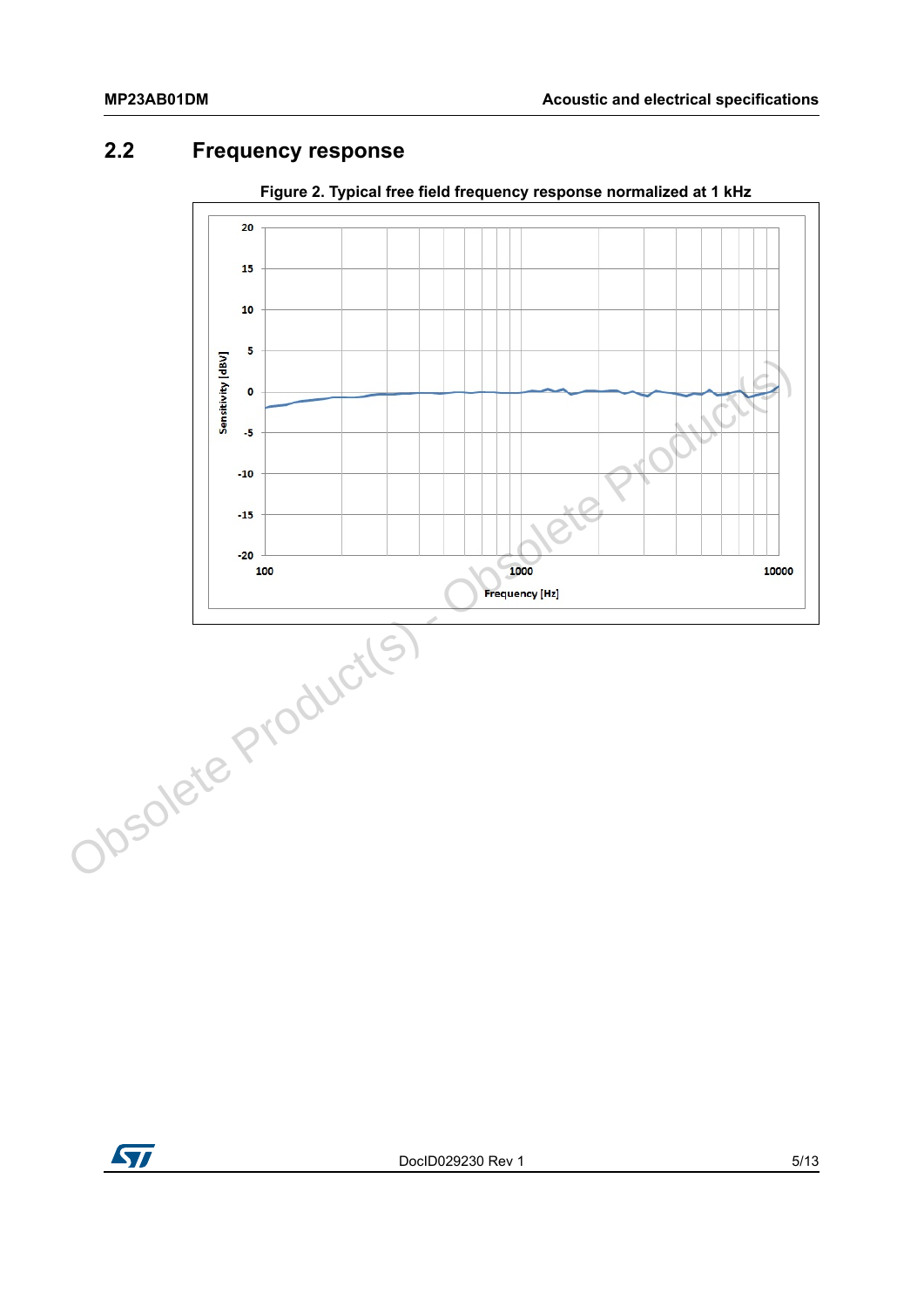### <span id="page-5-0"></span>**3 Absolute maximum ratings**

Stresses above those listed as "Absolute maximum ratings" may cause permanent damage to the device. This is a stress rating only and functional operation of the device under these conditions is not implied. Exposure to maximum rating conditions for extended periods may affect device reliability.

| Symbol    | <b>Ratings</b>                                                                                                                                          | <b>Maximum value</b> | Unit         |
|-----------|---------------------------------------------------------------------------------------------------------------------------------------------------------|----------------------|--------------|
| Vdd       | Supply voltage                                                                                                                                          | $-0.5$ to $4.8$      | V            |
| $T_{STG}$ | Storage temperature range                                                                                                                               | $-40$ to $+105$      | $^{\circ}$ C |
| Z)        | This device is sensitive to mechanical shock, improper handling can cause<br>permanent damage to the part.                                              |                      |              |
| A         | This device is sensitive to electrostatic discharge (ESD), improper handling can<br>cause permanent damage to the part.<br>nsolet<br>Obsolete Products) |                      |              |





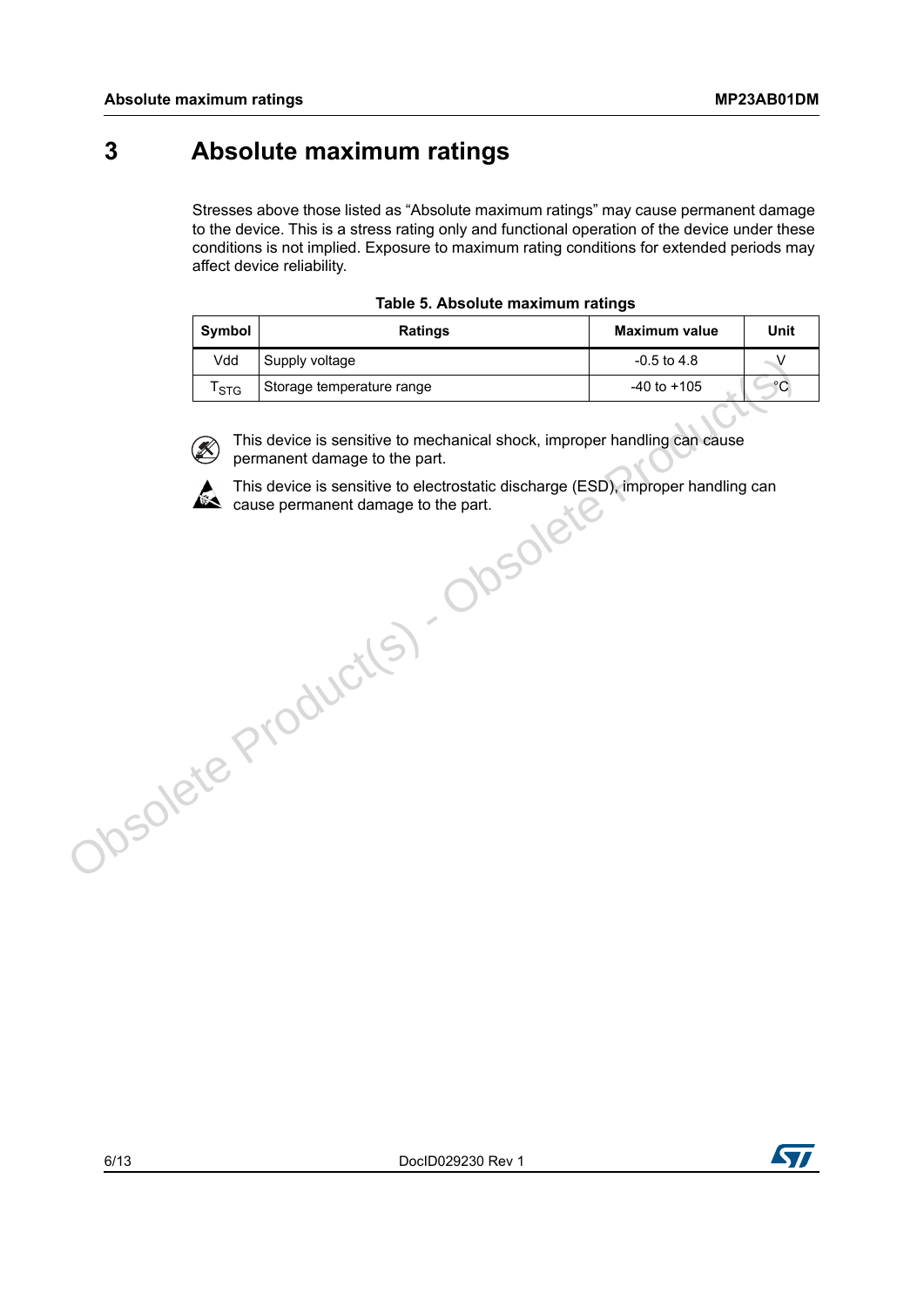## <span id="page-6-0"></span>**4 Application recommendations**



**Figure 3. MP23AB01DM electrical connections and external component values**

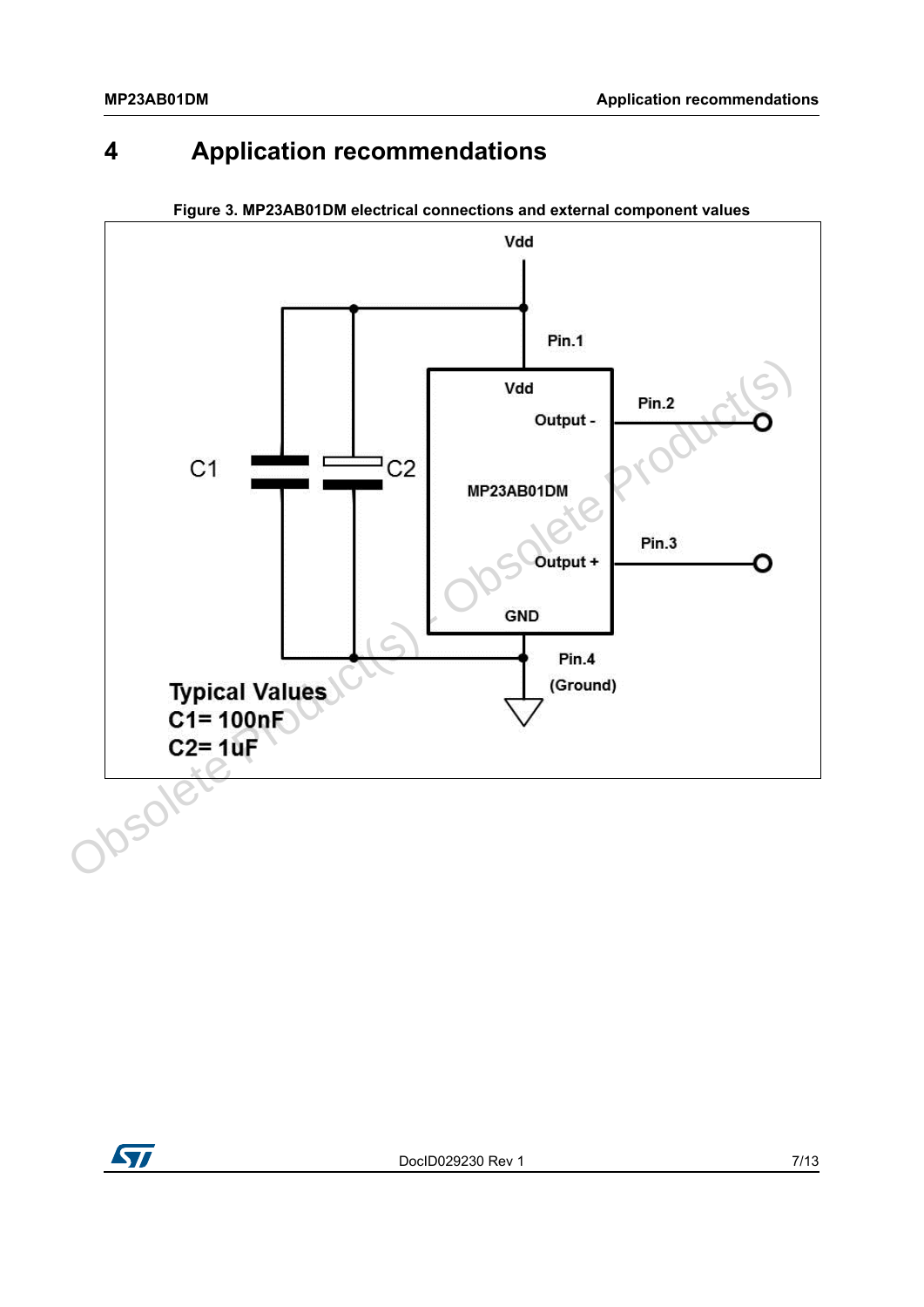### <span id="page-7-0"></span>**5 Package information**

In order to meet environmental requirements, ST offers these devices in different grades of ECOPACK® packages, depending on their level of environmental compliance. ECOPACK® specifications, grade definitions and product status are available at: *[www.st.com](http://www.st.com)*. ECOPACK® is an ST trademark.

#### <span id="page-7-1"></span>**5.1 Soldering information**



| Table 6. Recommended soldering profile limits |                           |                   |  |  |  |
|-----------------------------------------------|---------------------------|-------------------|--|--|--|
| <b>Description</b>                            | <b>Parameter</b>          | Pb free           |  |  |  |
| Average ramp rate                             | $T_1$ to $T_P$            | 3 °C/sec max      |  |  |  |
| Preheat                                       |                           |                   |  |  |  |
| Minimum temperature                           | ${\tt T}_{\sf SMIN}$      | 150 $^{\circ}$ C  |  |  |  |
| Maximum temperature                           | $T_{\mathsf{SMAX}}$       | 200 °C            |  |  |  |
| Time ( $T_{SMIN}$ to $T_{SMAX}$ )             | $t_{\rm S}$               | 60 sec to 120 sec |  |  |  |
| Ramp-up rate                                  | $T_{SMAX}$ to $T_L$       |                   |  |  |  |
| Time maintained above liquidus temperature    | t,                        | 60 sec to 150 sec |  |  |  |
| Liquidus temperature                          | $\mathsf{T}_{\mathsf{L}}$ | 217 °C            |  |  |  |
| Peak temperature                              | $T_{\mathsf{P}}$          | 260 $°C$ max      |  |  |  |
| Time within 5 °C of actual peak temperature   |                           | 20 sec to 40 sec  |  |  |  |
| Ramp-down rate                                |                           | 6 °C/sec max      |  |  |  |
| Time 25 °C (t = 25 °C) to peak temperature    |                           | 8 minutes max     |  |  |  |

#### **Table 6. Recommended soldering profile limits**

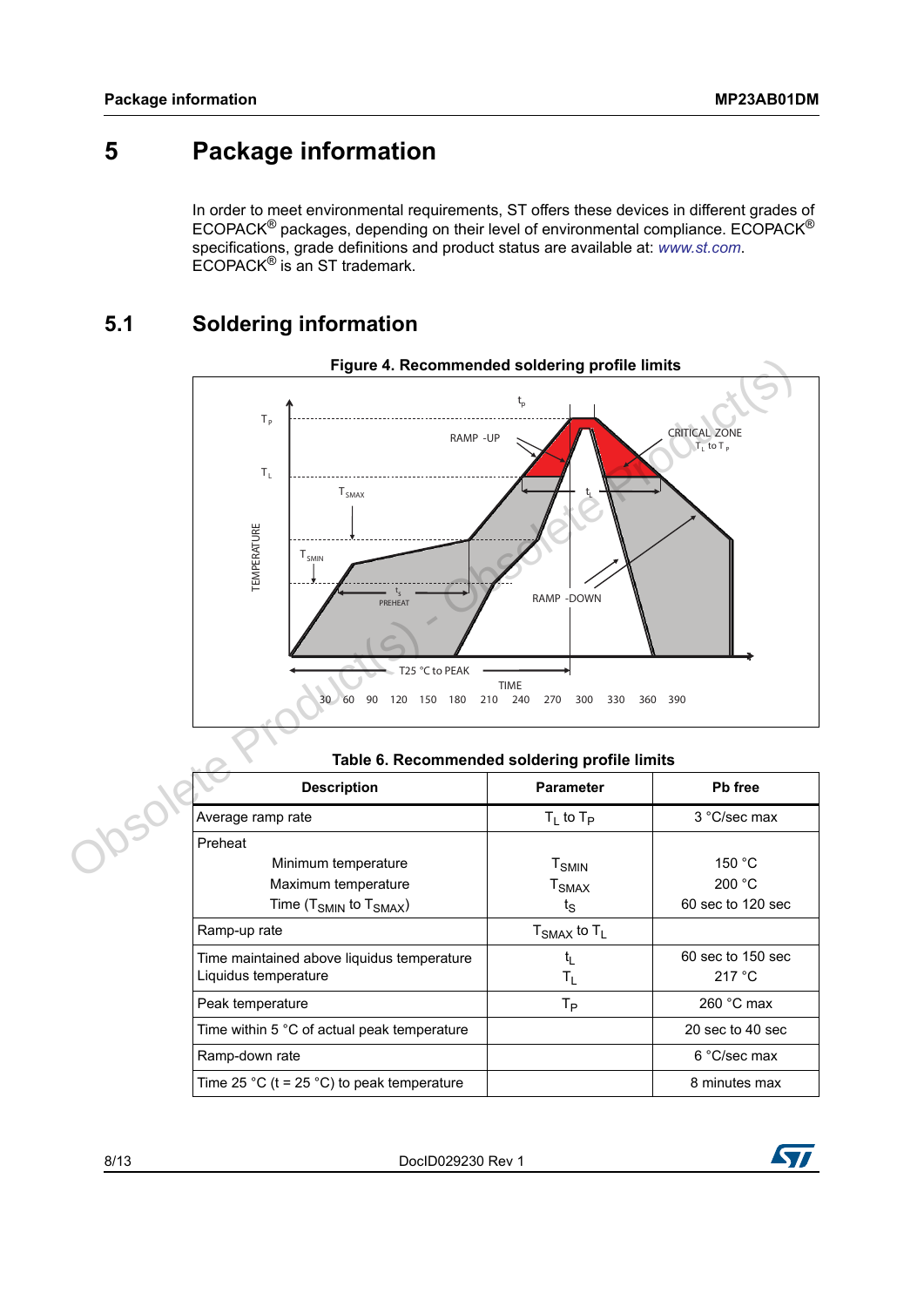#### <span id="page-8-0"></span>**5.2 RHLGA metal cap 4-lead package information**



#### **Figure 5. RHLGA metal cap 4-lead (3.35 x 2.5 x 0.98 mm) package outline**

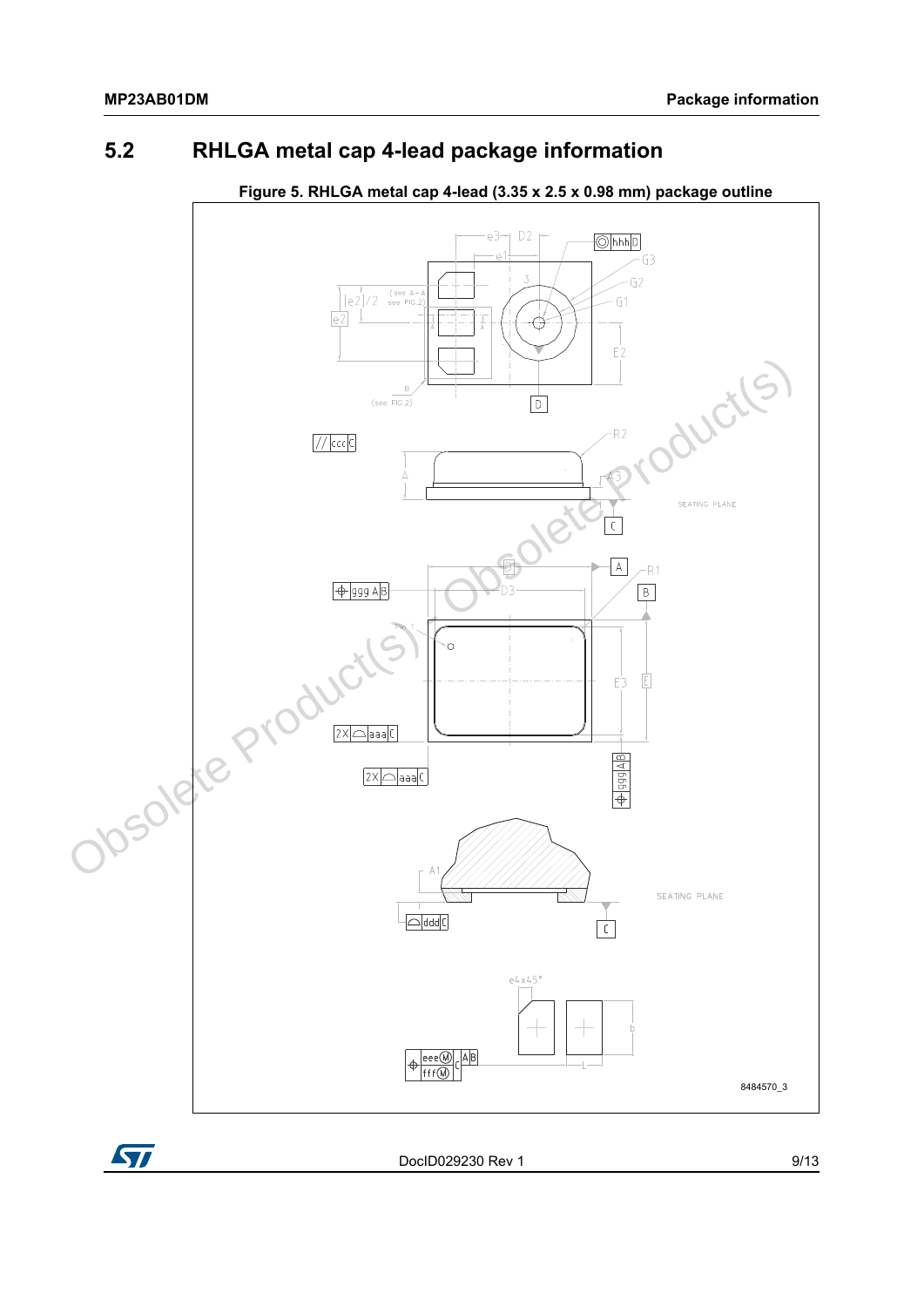| Reference      |                           | Dimensions (mm)  |                           |
|----------------|---------------------------|------------------|---------------------------|
|                | Min.                      | Typ.             | Max.                      |
| $\mathsf{A}$   | 0.88                      | 0.98             | 1.08                      |
| A1             | 0.00                      | $\mathbb{Z}^d$   | 0.025                     |
| A <sub>3</sub> | 0.21                      | 0.25             | 0.29                      |
| $\mathsf b$    | 0.63                      | 0.73             | 0.83                      |
| D              | 3.25                      | 3.35             | 3.45                      |
| D <sub>2</sub> | 0.495                     | 0.595            | 0.695                     |
| D <sub>3</sub> | 2.94                      | 3.04             | 3.14                      |
| E              | 2.4                       | $2.5\phantom{0}$ | 2.6                       |
| E <sub>3</sub> | 2.09                      | 2.19             | 2.29                      |
| e <sub>1</sub> | 1.18                      | 1.33             | 1.48                      |
| e2             | 1.41                      | 1.56             | 1.71                      |
| e3             | 0.95                      | 1.1              | 1.25                      |
| e4             | $\mathbb{Z}^{\mathbb{Z}}$ | 0.18             | $\mathbb{L}^{\mathbb{N}}$ |
| G <sub>1</sub> | 0.20                      | 0.25             | 0.30                      |
| G <sub>2</sub> | 0.8                       | 0.95             | 1.1                       |
| G <sub>3</sub> | 1.4                       | 1.55             | 1.7                       |
| $\mathsf{L}$   | 0.43                      | 0.53             | 0.63                      |
| R1             | $\omega$                  | 0.28             | $\mathbb{Z}^{\mathbb{Z}}$ |
| R2<br>Obsolete | $\frac{1}{\sqrt{2}}$      | 0.25             | $\equiv$                  |

|  |  |  | Table 7. RHLGA metal cap 4-lead (3.35 x 2.5 x 0.98 mm) package mechanical data |
|--|--|--|--------------------------------------------------------------------------------|
|--|--|--|--------------------------------------------------------------------------------|

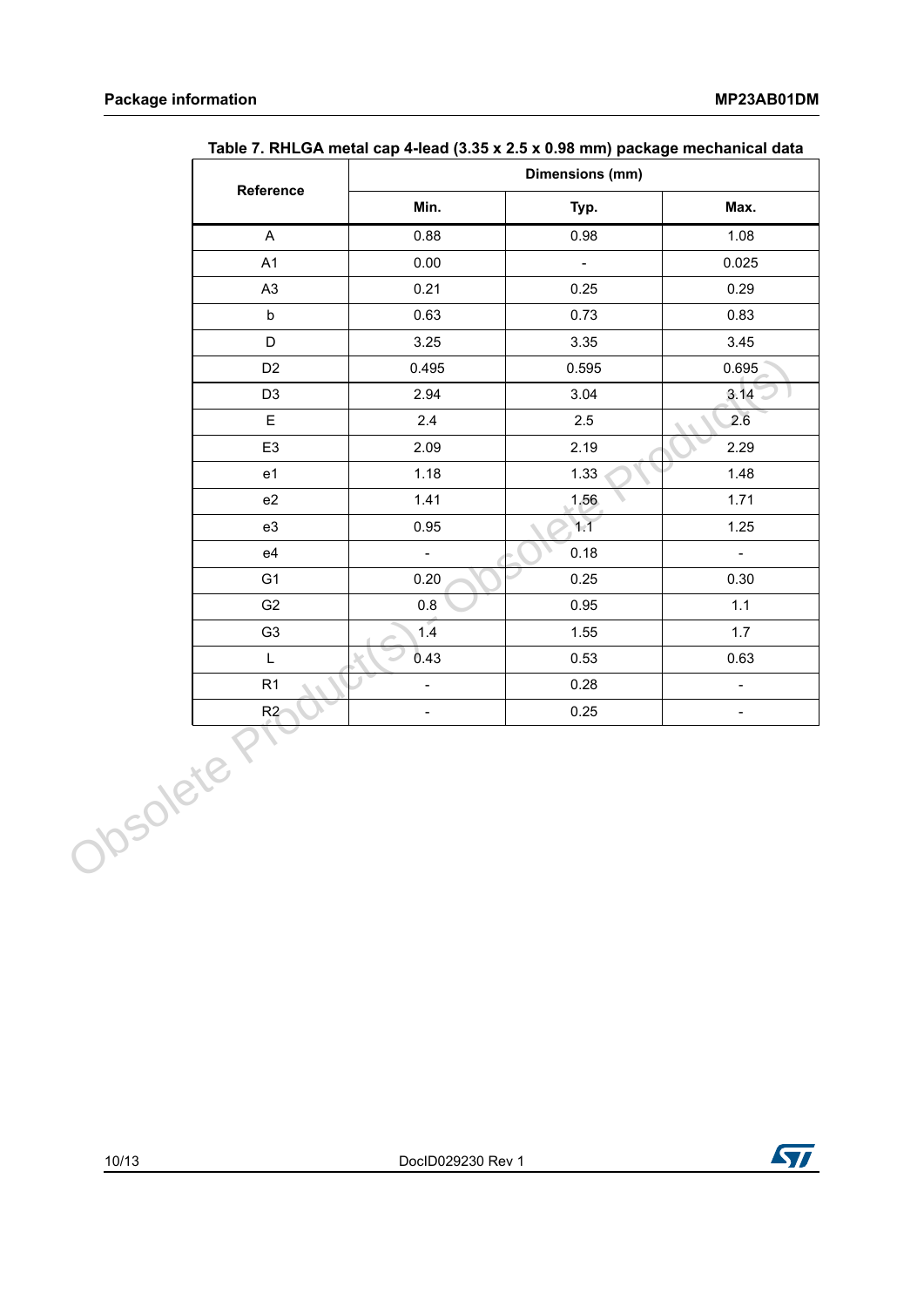#### <span id="page-10-0"></span>**5.3 RHLGA metal cap 4-lead packing information**



**Figure 6. Carrier tape mechanical specifications**



DocID029230 Rev 1 11/13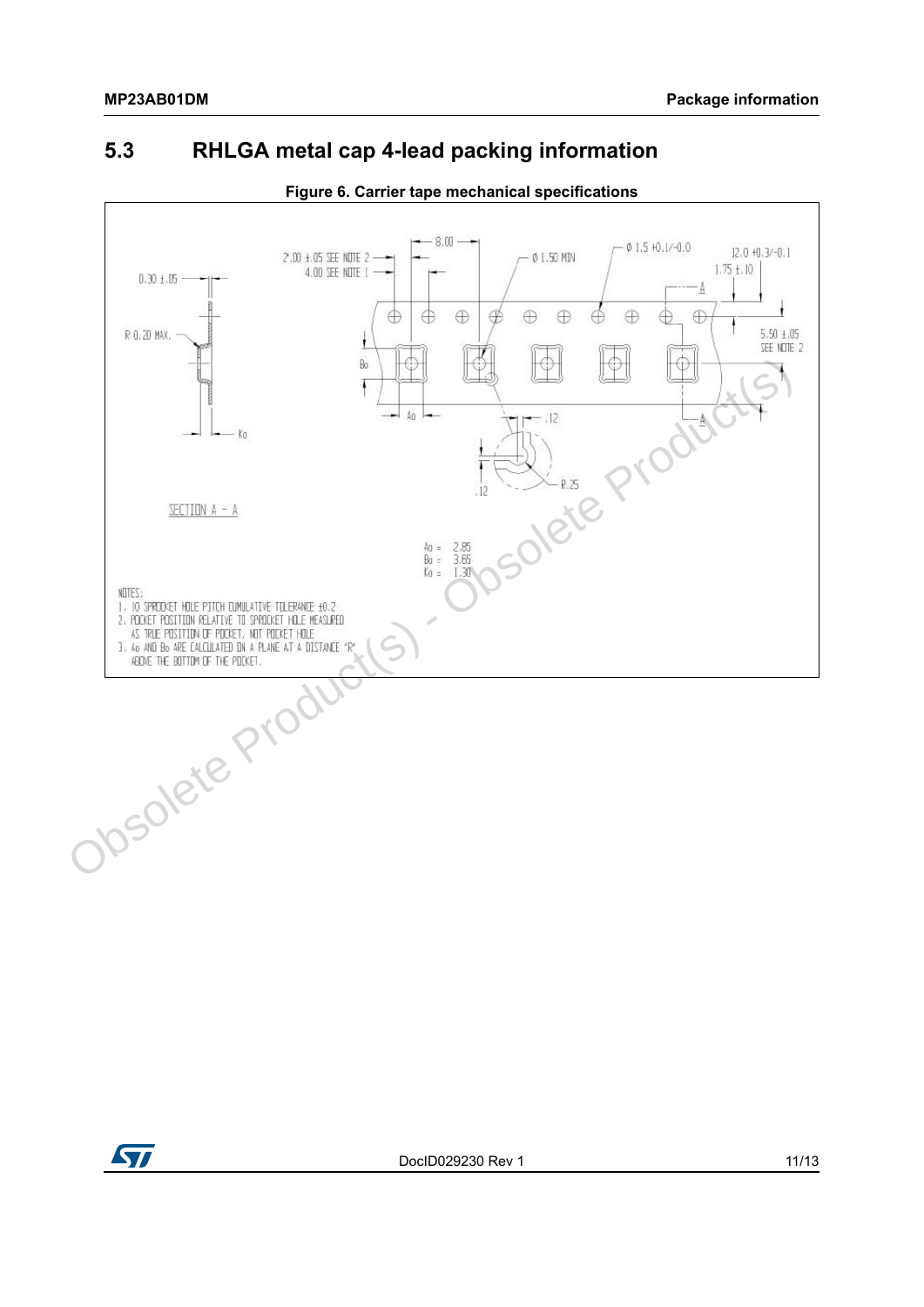## <span id="page-11-0"></span>**6 Revision history**

|  | Table 8. Document revision history |  |  |
|--|------------------------------------|--|--|
|--|------------------------------------|--|--|

| <b>Date</b> | <b>Revision</b> | <b>Changes</b>  |
|-------------|-----------------|-----------------|
| 19-Apr-2016 |                 | Initial release |

Obsolete Product(s) - Obsolete Product(s)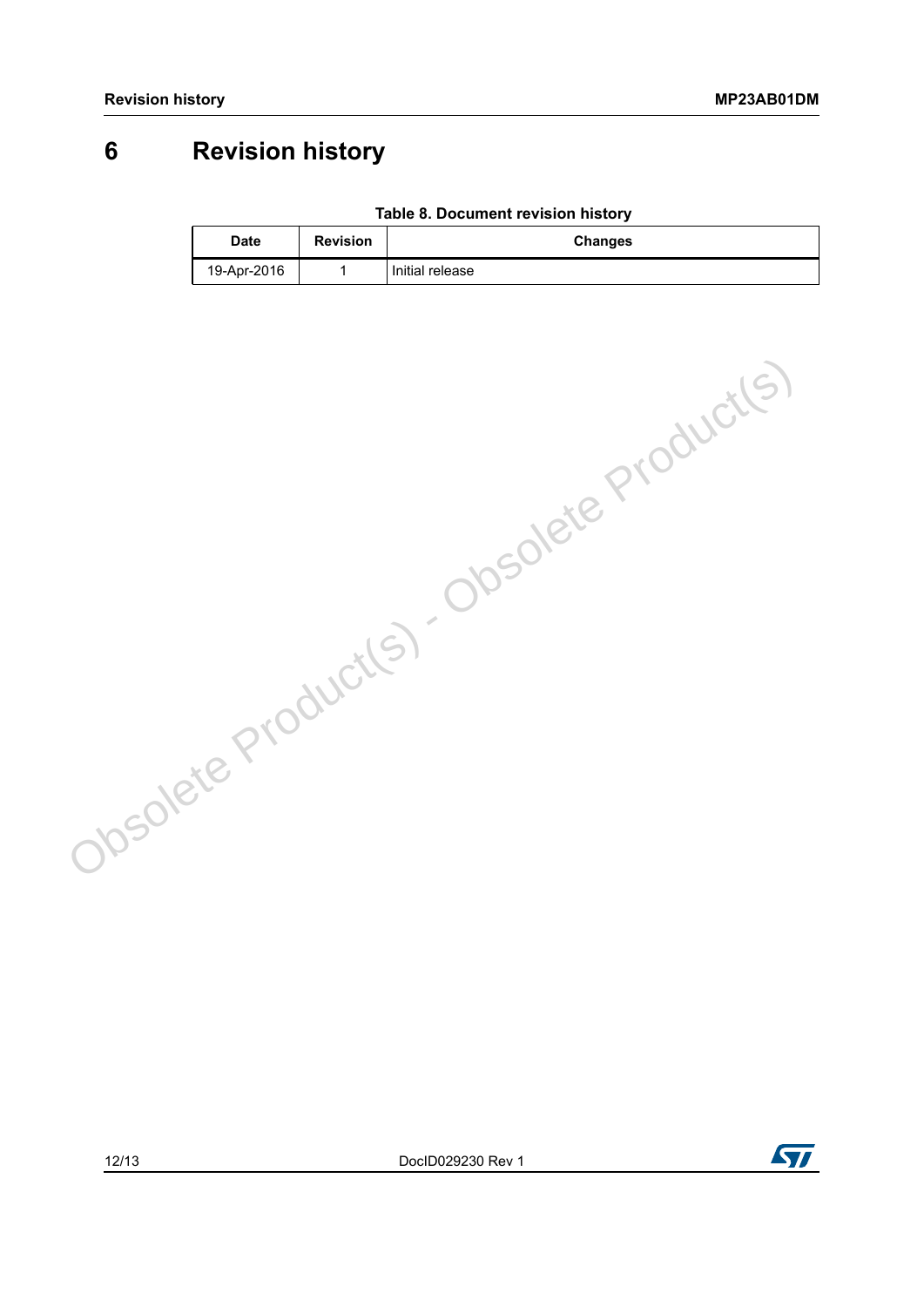#### **IMPORTANT NOTICE – PLEASE READ CAREFULLY**

SI-Obsolete Product(s)

STMicroelectronics NV and its subsidiaries ("ST") reserve the right to make changes, corrections, enhancements, modifications, and improvements to ST products and/or to this document at any time without notice. Purchasers should obtain the latest relevant information on ST products before placing orders. ST products are sold pursuant to ST's terms and conditions of sale in place at the time of order acknowledgement.

Purchasers are solely responsible for the choice, selection, and use of ST products and ST assumes no liability for application assistance or the design of Purchasers' products.

No license, express or implied, to any intellectual property right is granted by ST herein.

Resale of ST products with provisions different from the information set forth herein shall void any warranty granted by ST for such product.

ST and the ST logo are trademarks of ST. All other product or service names are the property of their respective owners.

Information in this document supersedes and replaces information previously supplied in any prior versions of this document.

© 2016 STMicroelectronics – All rights reserved



DocID029230 Rev 1 13/13